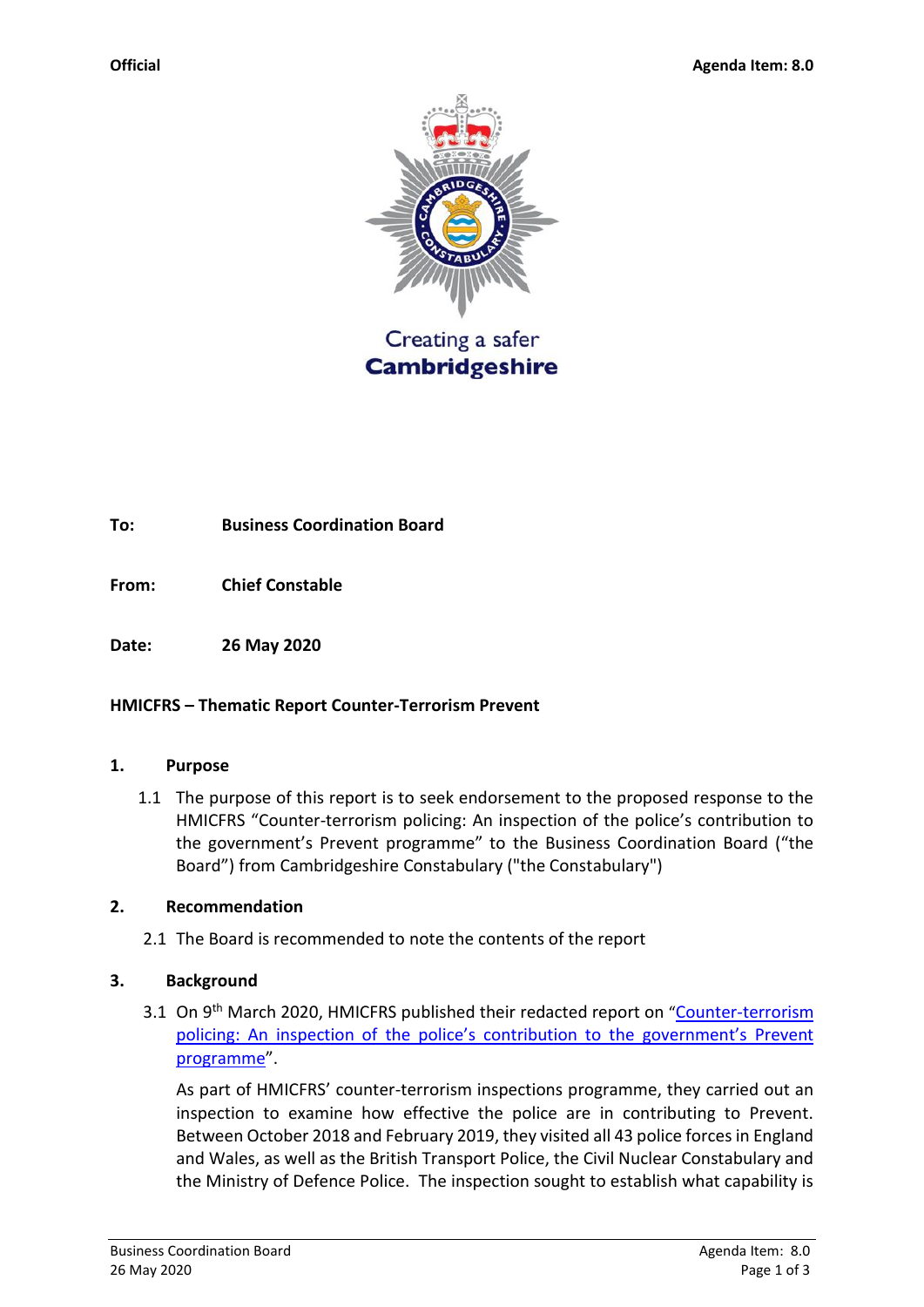in place in police forces to support Prevent; whether there is consistency in the way in which police forces operate with regional counter-terrorism units and other organisations; and whether there is effective sharing of information within policing, with other agencies, and their joint approach to communication with the public about Prevent. The report sets out the high level findings and makes 8 recommendations to further improve the police approach to Prevent.

Within 56 days of publication, the "local policing body" (the Police and Crime Commissioner) must provide a response to the report. The response must be published, sent to the Secretary of State and sent to the inspectors of constabulary. The response must include comments from the Chief Constable. If the report includes recommendations, the comments should include an explanation of what action is being, or will be taken, or why no action is proposed.

# **4. Proposed response to the HMICFRS national recommendations:**

4.1 By June 2020, the NPCC national Prevent lead and the College of Policing should develop a training and awareness package that encompasses continuous professional development for Prevent strategic leads in forces.

**Force response: This recommendation is addressed to the NPCC national Prevent lead and the College of Policing. The Constabulary will await further information.**

4.2 By June 2020, the College of Policing and the NPCC national lead for public protection and safeguarding should add vulnerability to radicalisation as the 14<sup>th</sup> core discipline of public protection.

**Force response: This recommendation is addressed to the College of Policing and the NPCC national lead for public protection and safeguarding. The Constabulary will await further information.**

4.3 With immediate effect, the NPCC national Prevent lead should make sure that all fixed intelligence management units have sufficient access to the Prevent case management tracker.

**Force response: This recommendation is addressed to the NPCC national Prevent lead. The Constabulary will await further information.**

4.4 With immediate effect, the NPCC national Prevent lead should create national guidance for the police service on applying Prevent to staff vulnerable to radicalisation or extremism, to identify a range of options, such as selection processes, welfare and vetting, including guidance on risk thresholds.

**Force response: This recommendation is addressed to the NPCC national Prevent lead. The Constabulary will await further information.**

4.5 By June 2020, the NPCC national Prevent lead should review the national business assurance process to assure compliance with NCTPHQ policy.

# **Force response: This recommendation is addressed to the NPCC national Prevent lead. The Constabulary will await further information.**

4.6 By June 2020, the NPCC national Prevent lead and Office for Security and Counterterrorism (OSCT) should develop performance measures that will help police forces assess their operational contributions to Prevent.